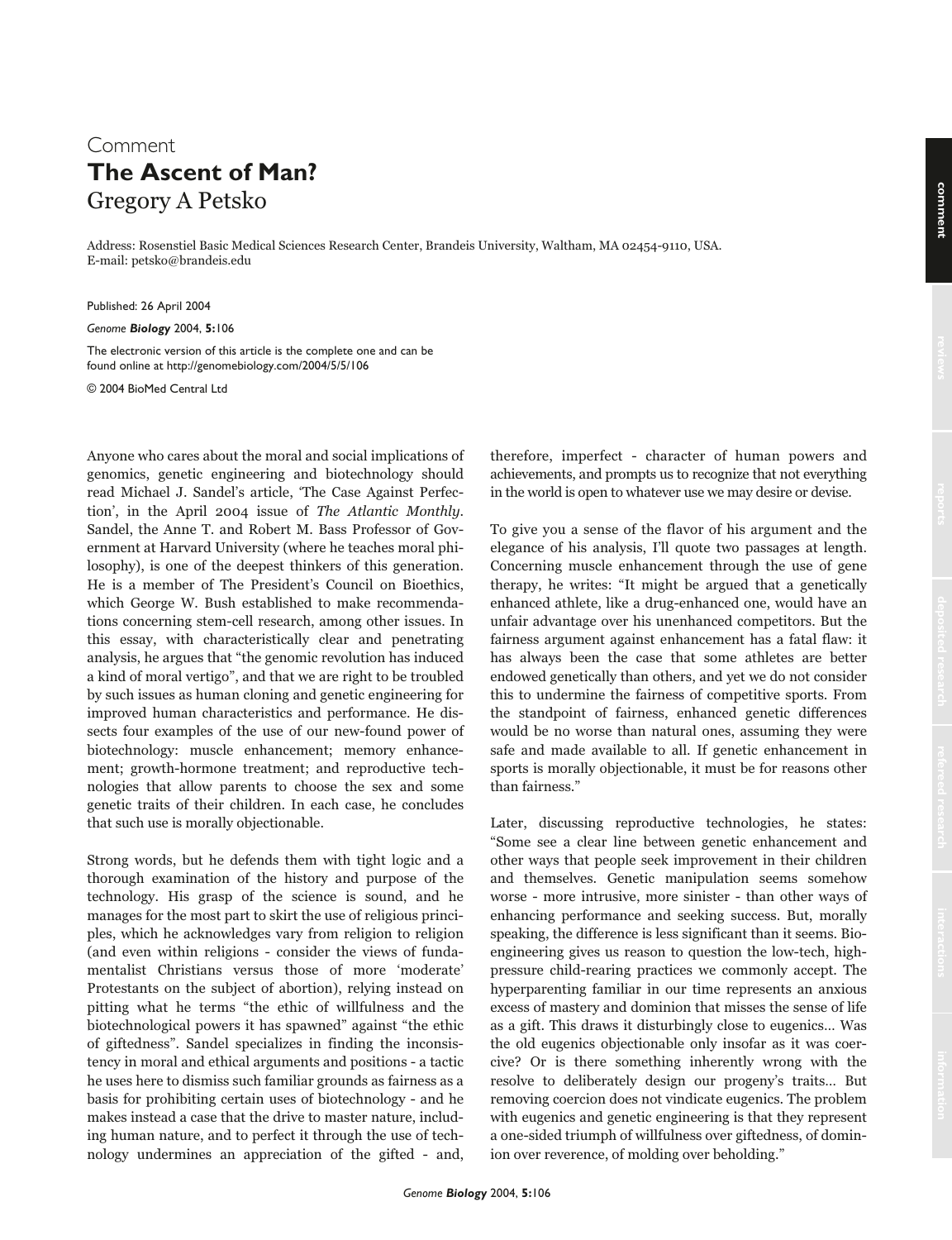All very closely reasoned, yet something in it makes me uneasy. Part of my uneasiness stems from the inherent subjectivity of any purely moral argument. Sandel doesn't just assume, though, that giftedness is a better ethic than willfulness, he tries to prove it by showing that willful transformation of human characteristics through biotechnology would erode three key features of our moral landscape: humility; a sense of being only partial responsible for our talents and performance; and solidarity. Yet I don't think the examples he gives succeed in establishing that these virtues are better than the alternatives (hubris, expectations of responsibility that cannot be met in practice, and selfishness). In the end, he takes it for granted that we will share his belief that they are. I happen to feel that way, so this leap of faith didn't really bother me that much. What did trouble me was a sense that something important was missing.

What that is can best be understood in light of Sandel's linking of genetic engineering with eugenics. Few ideas are apt to provoke as much moral outrage as efforts to improve humanity through selective breeding. But the history of eugenics is more complex than its treatment in this essay, which focuses on the coercive eugenics of the Nazi regime and the rising market for eggs and sperm from preselected donors. And that history is instructive. Eugenics, as defined by the American Bioethics Advisory Commission, is the study of methods to improve the human race by controlling reproduction. The word was coined in 1883 by Francis Galton, a cousin of Charles Darwin. Galton believed that social differences reflected differences in innate endowment, and that misguided charity encouraged the 'unfit' to bear more children, which upset the mechanism of natural selection - a mechanism that, left to operate properly, would lead to the continual improvement of the human race. He therefore sought to encourage the "most fit" - that is, members of the middle and, especially, upper classes - to bear more children, a process he likened to "artificial selection" and which he called "eugenics" (Greek for good birth). Galton's followers included George Bernard Shaw and Julian Huxley in England, and Ralph Waldo Emerson and President Theodore Roosevelt in the United States.

Eugenics for Galton was a positive process: nothing was to be done to stop the lower classes from procreating; rather, the birth rate of the upper classes was to be increased. As the idea spread, however, it became transformed. The eugenics movements in the United States, Germany, and Scandinavia soon favored 'negative eugenics', which advocated preventing the least able from breeding - in some cases through enforced sterilization. Lest anyone think that such notions have been permanently consigned to the garbage heap of history where they belong, in 1995 China passed a law that states, in part, "Physicians shall, after performing the premarital physical check-up, explain and give medical advice to both the male and the female who have been diagnosed with certain genetic disease of a serious nature which is

considered to be inappropriate for child-bearing from a medical point of view; the two may be married only if both sides agree to take long-term contraceptive measures or to take ligation operation for sterility." A BBC survey in 1993 found that 91% of Chinese geneticists believed that couples who carried the same disease-causing genetic mutation should not be allowed to have children. More than threequarters also believed that governments should require premarital tests to detect carriers of hereditary disease, and even supported the routine genetic testing of job applicants by employers. There was also strong backing for the genetic testing of children to see if they are susceptible to problems such as alcoholism.

So, Sandel may be right to raise the spectre of eugenics in the era of the genomics revolution. But for me, the most interesting thing about the history of eugenics is its connection with Darwinism. Not only were Galton and Darwin blood relatives, it was Darwin's theory of "natural selection" (not, it should be noted, "survival of the fittest" - that phrase, which Darwin never used, was coined later by psychologist Herbert Spencer) that led Galton to suggest that the high birth rate among the lower classes was interfering with the normal process of human evolution. Is it even possible to interfere with the normal evolutionary process? And if so, haven't we already done so? Evolution: that, I think, is what's missing from Sandel's argument. The most important single word in modern biology occurs exactly twice in the essay, in a discussion of a quote from biologist Robert Sinsheimer: "We can be the agent of transition to a whole new pitch of evolution." Sandel agrees that "it may even be the case that the lure of that vision played a part in summoning the genomic age into being… But that promise of mastery is flawed. It threatens to banish our appreciation of life as a gift, and to leave us with nothing to affirm or behold outside our own will." But he never challenges, or discusses at all, the assumption that we can now affect our own evolutionary changes, or asks whether there are scientific, as opposed to moral, reasons why we should or should not do so.

I think there are. At least two scientific arguments could be made in favor of the notion that we should consider intervening in our own evolution. One is that, because of technological progress, evolution has effectively stopped for Homo sapiens, and because that is a bad thing, biologically speaking, we must undertake to continue it ourselves. The other is that we have already been interfering with our own evolution, unwittingly, for at least a century, and in order to correct the damage we've done and avoid further damage, we need to intervene deliberately now. The first argument is an old one. It's based on the assumption that what governs much of the evolutionary process is the fitness of the individual for the environment - 'environment', in this case, meaning predominantly the climate and infectious diseases. According to this viewpoint, our technology now largely insulates us from the effects of climate, and antibiotics plus